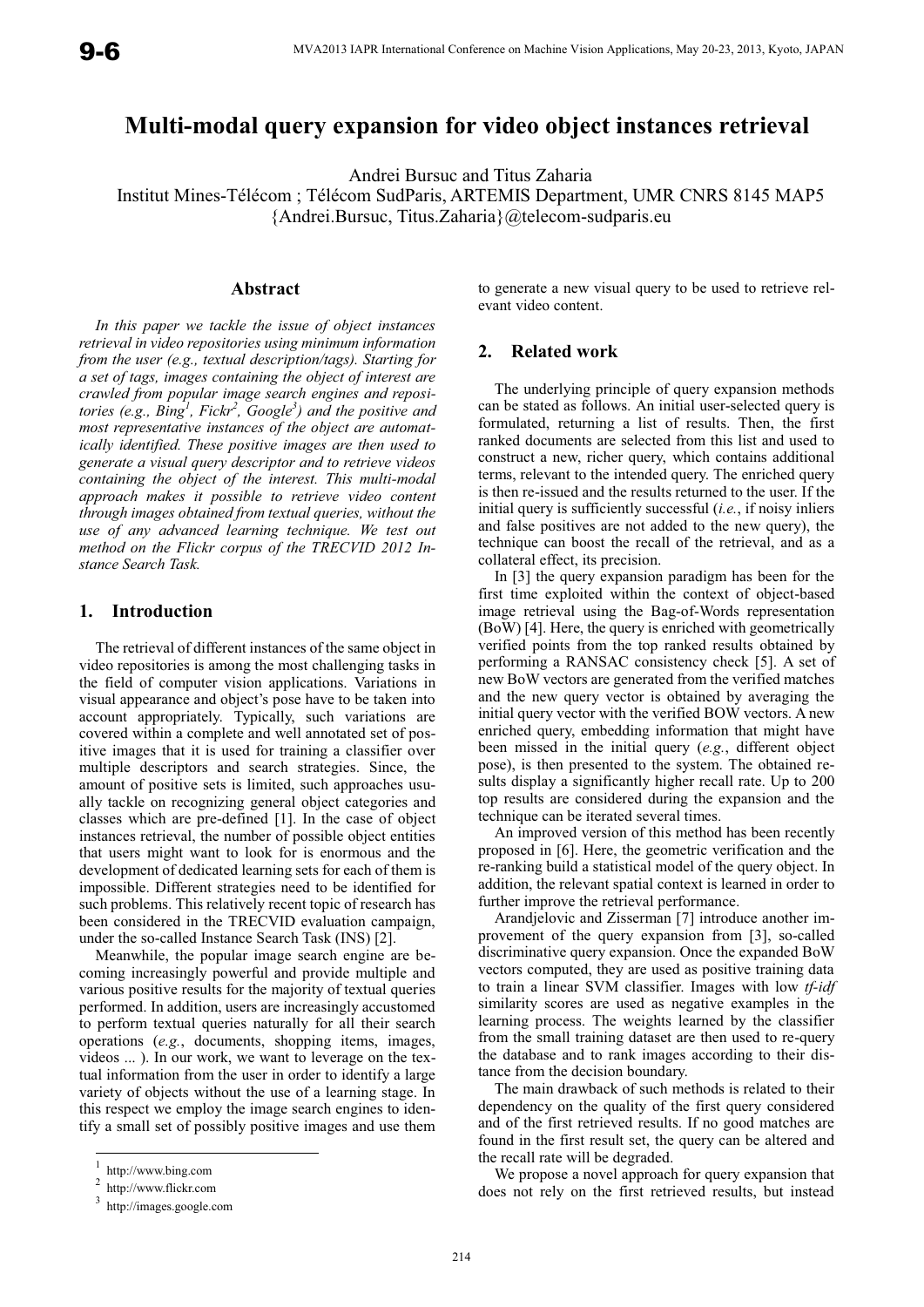leverages on the vast amount of manually annotated content from image portals and search engines such as Flickr and Google Images. Relevant content can be retrieved with text-based queries and the retrieval results and data from these portals can be accessed automatically through their APIs. In our approach, we employ such data in order to enrich the existing query object or to generate a set of visual queries starting from a textual description of the query object.

Our approach is based on the assumption that an elementary textual description is available for each query and is inspired by a use-case considered in the TRECVID 2012 INS Task [1]. Here, a collection of queries consisting of multiple example frames (2-9 examples) containing the object of interest is provided. In addition, each query includes a simple textual description of the object to be retrieved (*e.g.*, *Brooklyn bridge tower*, *Hagia Sophia interior*). We propose to leverage on these textual descriptions (which contains keywords commonly used for a textual search) in order to retrieve additional content that can be exploited for enriching the given queries. Let us note that, in a more general case, the given visual queries can be completely discarded and a visual query can be constructed solely from a set of textual descriptions. Let us also underline the multimodal character of this query technique: text descriptions are used for retrieving images, which are used at their turn for retrieving video content.

The approach consists of the following successive steps:

- i. Issue a text based query on a web image search engine and download the first *Ndownload* results.
- ii. Extract local features from the retrieved images and perform a one-to-one, exhaustive interest point matching, together with the geometric consistency verification between all images. Build then a query graph using the retrieved images as nodes. The graph edges are used here to connect images consistently matched. Identify different instances of the query object as connected components in the graph.
- iii. Determine the most representative image from each connected component,
- iv. Build query descriptors using the representative images together with their best matches,
- v. Aggregate query descriptors, and formulate queries on the video dataset in order to retrieve relevant videos.

The various steps involved are described in details in the following sections.

## **3. Text-based queries on web search engines**

Most of the general public image search engines provide public APIs which allow automatic querying and download of results. In a first stage, we employ the Flickr API which is the most popular choice for many datasets.

Figure 1 illustrates the results of a query performed on Flickr for retrieving *Eiffel tower*. Notice that different instances of the object of interest are retrieved. Such results contribute to building a rich model of the *Eiffel Tower* visual query. Concerning the number of images *Ndownload* to consider and download from the result list, we experiment with values between 25 and 100.

In the same time, a certain number of outliers are also retrieved due to annotations error. Such outliers are filtered out in the following step.



Figure 1. Flickr search results for *Eiffel tower*. False positives are highlighted in red.

#### **4. Query graph**

In order to discard the false positive images and to identify the most representative images for a given topic, we first detect the local features and extract their descriptors by employing the Hessian-affine covariant region detector [8] and the RootSIFT descriptor [7]. All images from this set are matched one by one using the RootSIFT descriptor and Lowe's ratio test [8] for selecting the reliable matches. The matched points are checked for geometric consistency using a fast spatial consistency check 1.[10]. We consider that two images contain the same object if they have at least  $M_{min}$  geometrically verified matched interest points.

The role of this exhaustive matching procedure of all retrieved images is twofold. First, it makes it possible to reject the false positive images that have been retrieved (Figure 1). Usually such false positives are quite different from the rest of the true positive matches and they will be cleared out when matched with the rest of true positives. Second, as we can observe in Figure 1, the search engine has retrieved different instances of the object of interest (*e.g.*, different viewpoint, different weather conditions) which are less likely to be matched using interest point matching. In this case, the role of the one to one matching is to identify groups of similar instances of the same object (*e.g.*, Eiffel Tower seen from distance, Eiffel Tower photographed from one of it pillars, night view, …) to be further used as query examples.

In order to identify the different instances of the query object, we employ the matching results from the previous step and construct a query graph. The nodes of this graph are images and the edges connect similar images which have at least  $M_{min}$  geometrically verified matches.

An example of such a graph is illustrated in Figure 2. This graph is computed from the first 50 images retrieve by Flickr for "Eiffel tower". Note how the false positives from Figure 1 have been discarded, as such images have been identified as isolated nodes with little similarity to other images in the data set. In addition, the number of images to be considered has been significantly reduced, since we keep only the images from the graph.

In Figure 2 we can notice that images containing similar instances of the object of interest are strongly inter-connected. In addition, the clusters of inter-connected regions can be easily identified as connected components in the query graph. In the case of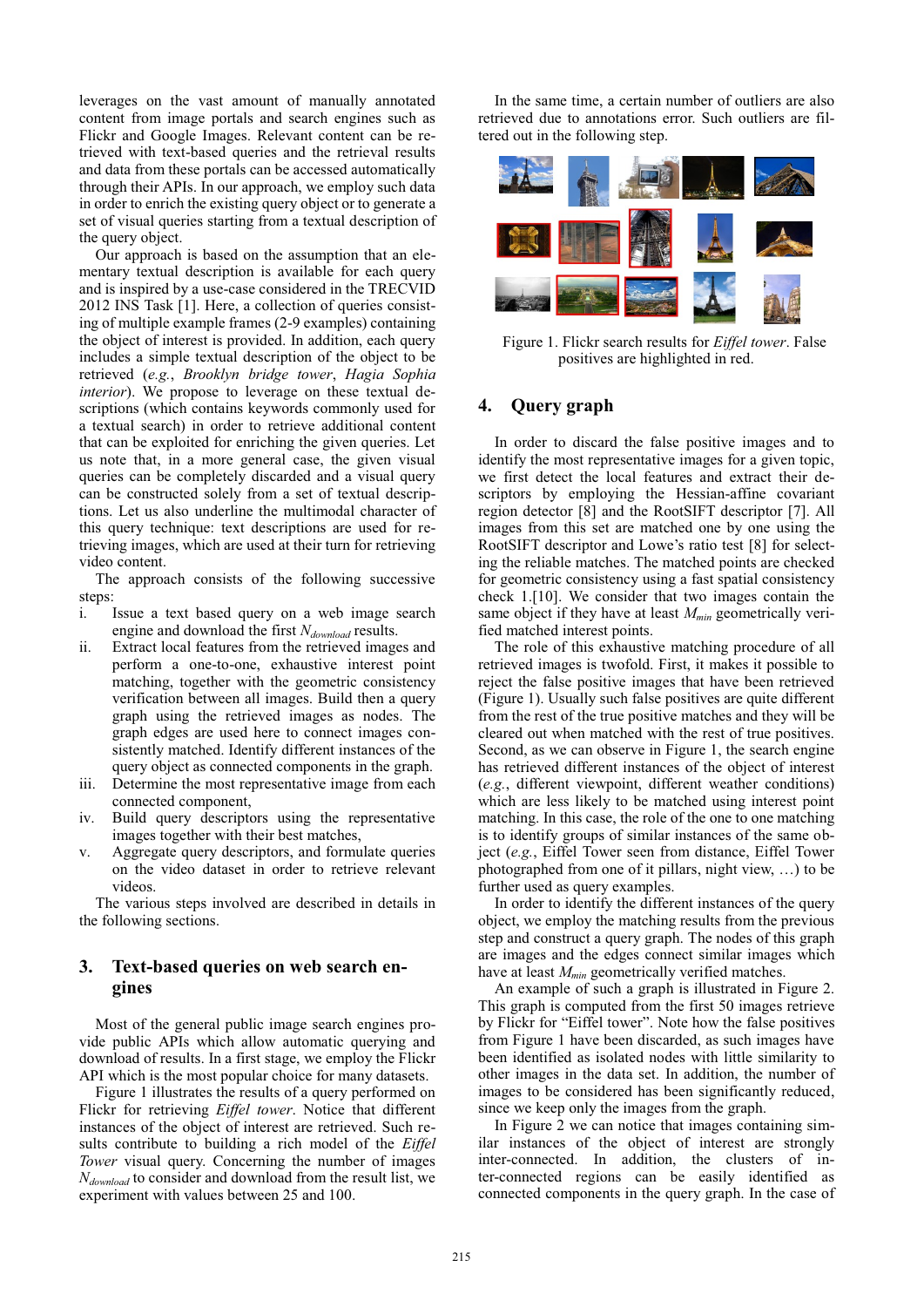the query graph from Figure 2, we can extract 6 connected components, each consisting of images with similar instances of the Eiffel tower. The less representative instances are either completely rejected in the matching sequence or compose small connected components with poor interconnectivity.



Figure 2. Query graph obtained for *Eiffel tower*. Each node has marked its degree in a circle. The colors of the circle indicate the connected component which the current node is a part of. The representative images of from each component are highlighted with a green bounding box.

We can notice that the representative images contain the most common views for the given object of interest. In addition, in order to avoid less representative images, we constrain them to have at least two verified matched images.

#### **5. Enriched query descriptors**

Concerning the description of the expanded query, we propose to exploit the information from the images that the representative images have been matched with. A representative image can be thus described by its own features and by the features that have been matched with other similar images. The matched features complement the existing features and are used to enrich the current image. Practically, for each matched feature, when computing the BoW vectors, we assign a weight proportional to the number of verified matches. For example, for a feature that has been matched three times, its non-normalized *tf* weight is updated from 1 to 4. We refer to this as the centered query descriptor. Alternatively, the representative image descriptor can be computed by considering the descriptors from the images matched with the representative image. These descriptors are collected in a pool of descriptors and quantized in a single BoW vector. We refer to this as the distributed representative query descriptor.

In Figure 3, we illustrate the features matched between a representative image and its similar images from the same connected component of the query graph. Figure 4c illustrates the weighted centered representative image.

The thickness of the elliptical shapes is proportional with the number of verified matches of the respective region. These weighting mechanisms enrich the query descriptors and emphasize the most representative features of the current object, increasing accuracy of the retrieval.





Figure 3. Representative image and its geometrically verified matches



Figure 4. Enriched representative image with geometrically verified regions weighted proportionally with the number of matches from Figure 3. a) Original image, b) Detected Hessian-affine regions, c) Verified regions and their weights (the ellipse thickness is proportional with the weighting).

### **6. Experiments and results**

We test our method on the *Flickr* corpus considered for the INS Task in TRECVID 2012. The corpus consists of 74,958 general public video clips downloaded from Flickr and summing up to 190 hours of content. A set of 21 query topics have been proposed for this dataset in the 2012 campaign [2]. We evaluate the performance, in terms of Mean Average Precision (MAP) computed over the 21 query topics.

We have sampled uniformly 1 frame per second from each video, resized them to a surface area close to 384x288 and then detected the Hessian Affine regions [8] and extracted RootSIFT descriptors [7]. For each video clip we have computed a BoW vector by quantizing all descriptors from its corresponding keyframes. Concerning the minimum number of verified matched interest points (*Mmin*) for two images to be connected with an edge in the query graph, we have obtained better results for  $M_{min}$  ranging from 5 and 10. Here,  $M_{min}$  is set to 5.

We test both the centered and the representative query descriptors. In addition we test the effectiveness of using a single query descriptor by merging all the individual descriptors of the representative images into a single BoW vector. Such a representation will reduce significantly the computational cost as only one query needs to be per-